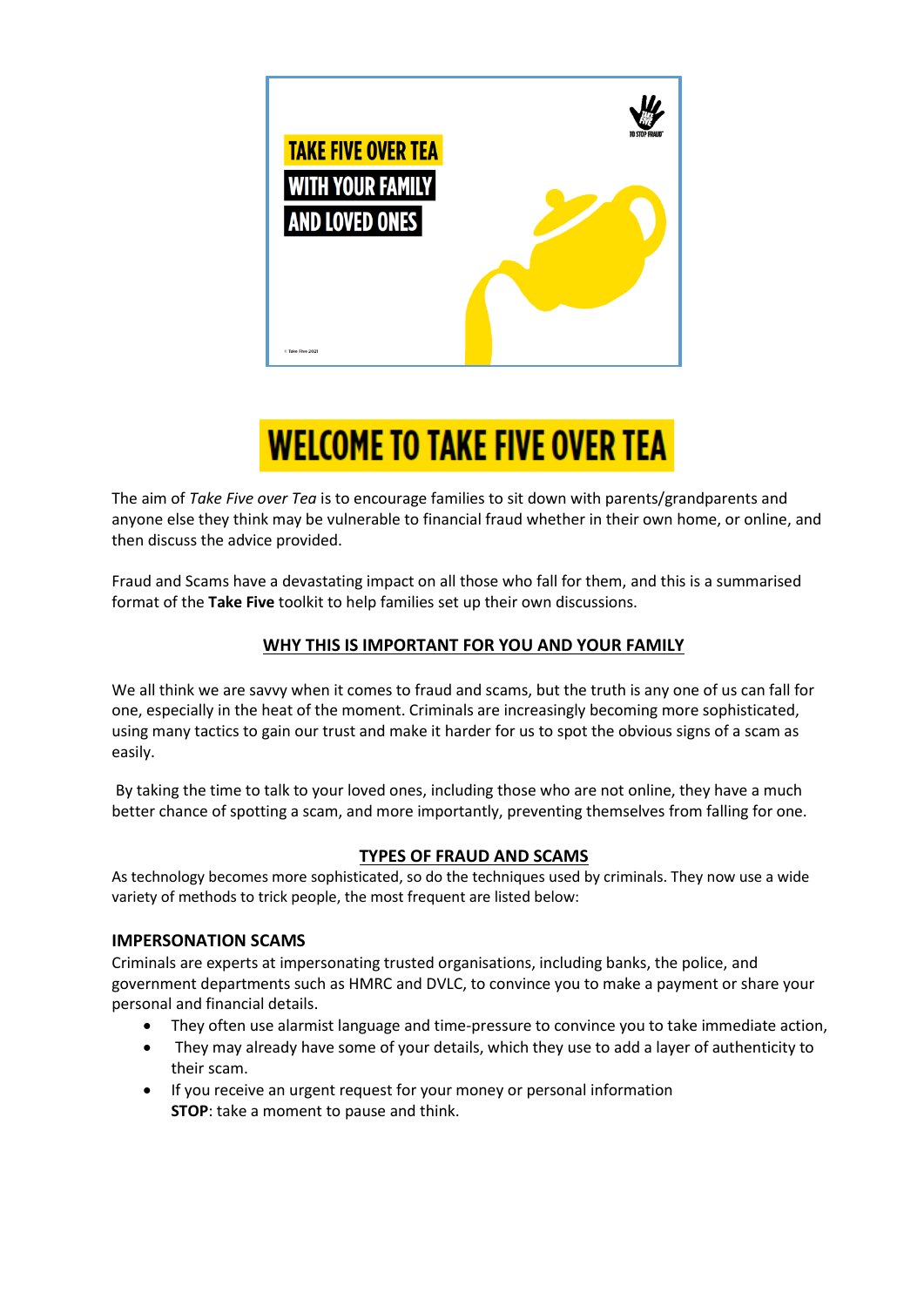## **INVESTMENT SCAMS**

There are numerous paid adverts or comparison sites claiming to be legitimate firms offering guaranteed returns with minimal risk. You may be asked to complete a "Contact Form" with your personal details for a Call-Back.

The use of genuine company logos, celebrity endorsements and testimonials may often be fake.

#### **PURCHASE SCAMS**

It can be easy to fall for a purchase scam. Criminals advertise goods/services at "too good to be true" prices often via social media or auction sites to trick people into purchasing something that does not exist. They often use images taken from genuine sellers to convince you they are the real deal. They may also ask for payment prior to delivery and send fake receipts and invoices that seem to be from the payment provider.

#### **ROMANCE SCAMS**

The ease of online dating services often means you can find the love of your life in the comfort of your own home. However, this also provides criminals with an opportunity to gain your trust and build a relationship with you by using information and fake identities found on social media – also known as catfishing. Criminals will claim to declare strong feelings for you just after a few conversations before pretending to need money for a personal emergency or flights to visit you.

#### **COURIER FRAUD**

If you're contacted by someone purporting to be from your bank or the police, take a moment to question their authenticity. If the caller is from the bank, they may claim that their system has spotted a fraudulent payment on your card or that it is due to expire and needs to be replaced. They may even confirm personal details about you, such as your full name and address and offer you peace of mind by having someone such as a courier collect your card to save you from having to go to your bank or local police station. You may even be asked to write down your PIN and place it in a separate envelope to that of your card.

#### **DOORSTEP SCAMS**

Doorstep criminals can come in all sorts of disguises, from dodgy salesmen to unscrupulous tradespeople and, can be very convincing. They may claim to have noticed something about your property that needs work or improvement, such as the roof, and offer to fix it for an inflated price with payment required upfront. Some criminals may even convince you to visit your bank branch to withdraw money whilst they set up their equipment

#### **HOW TO PROTECT YOURSELF AGAINST FRAUD AND SCAMS**

If you receive a request to provide personal or financial information whether that's over the phone, in an email, online or through social media always remember:

Criminals are experts at impersonating people, organisations and the police. They spend hours researching you for their scams, hoping you'll let your guard down for just a moment.

Stop and think - It could protect you and your money.

**STOP**: Taking a moment to stop and think before parting with your money or information could keep you safe.

**CHALLENGE**: Could it be fake? It's ok to reject, refuse or ignore any requests. Only criminals will try to rush or panic you.

**PROTECT:** Contact your bank immediately if you think you've fallen for a scam and report it to Action Fraud